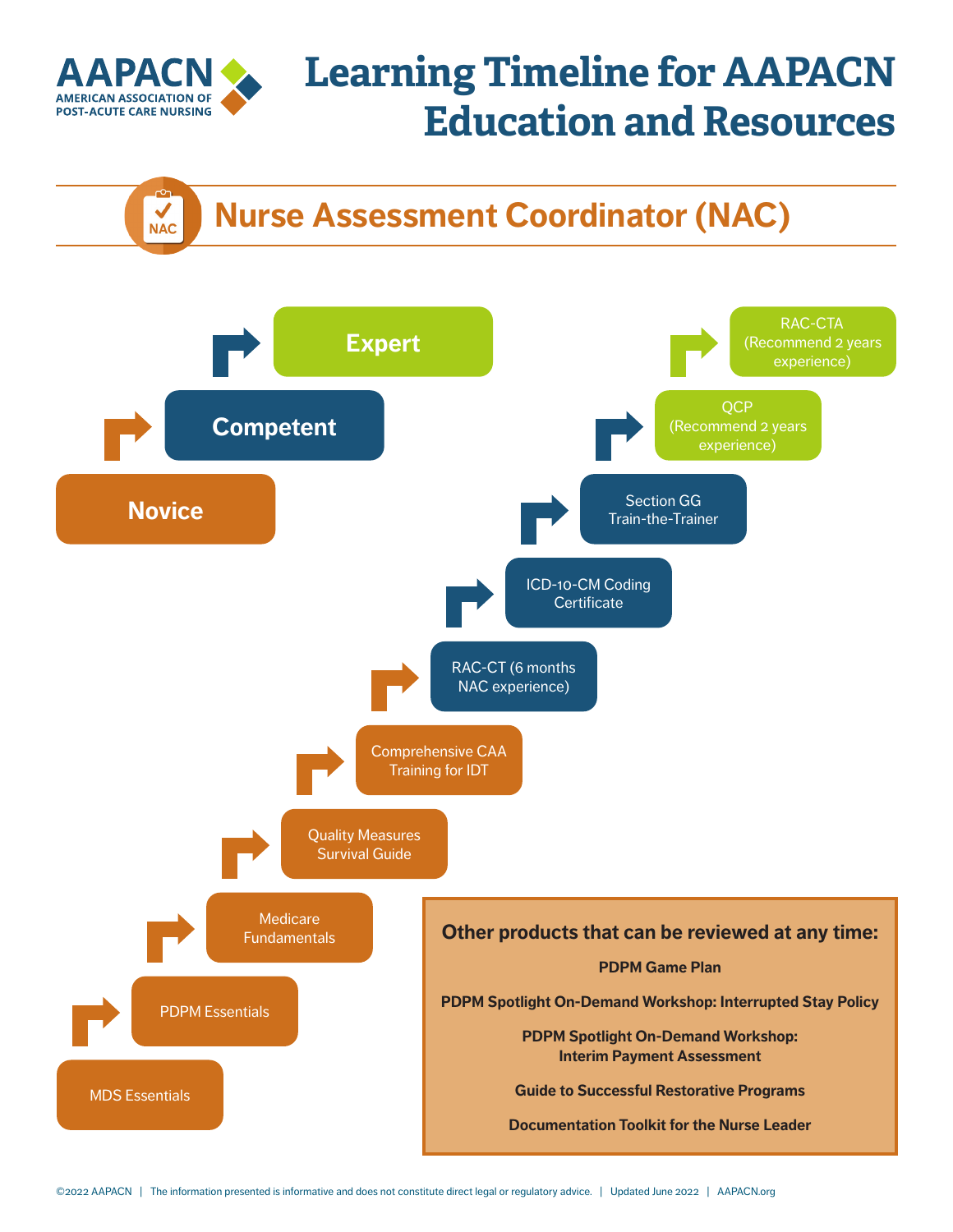

# **Learning Timeline for AAPACN Education and Resources**

### **Director of Nursing Services (DNS)**

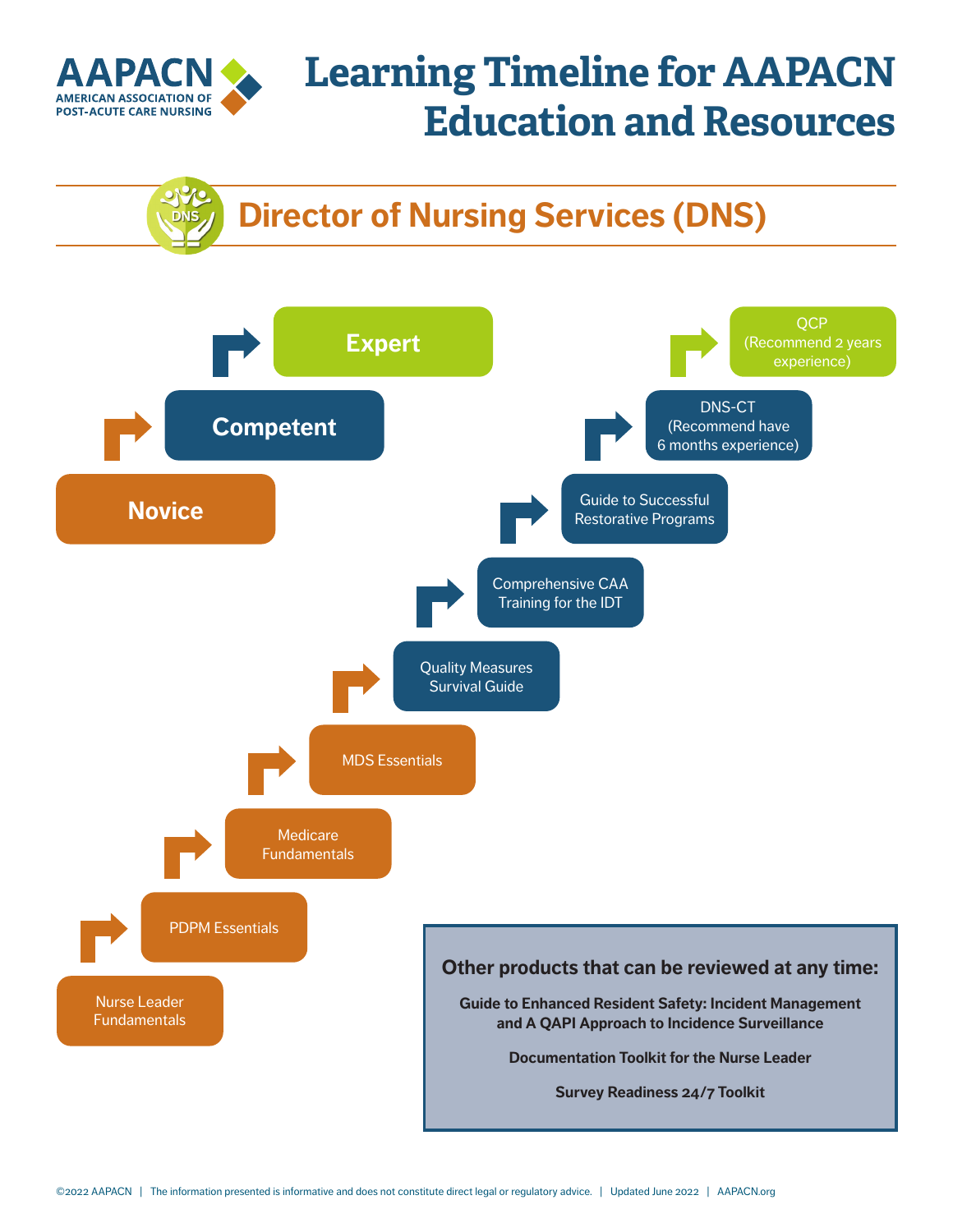

### **Learning Timeline for AAPACN Education and Resources**



**Administrator**

**ADMIN** 

**Other products that can be reviewed at any time:**

**[Survey Readiness 24/7 Toolkit](https://www.aapacn.org/products/survey-readiness-toolkit/)**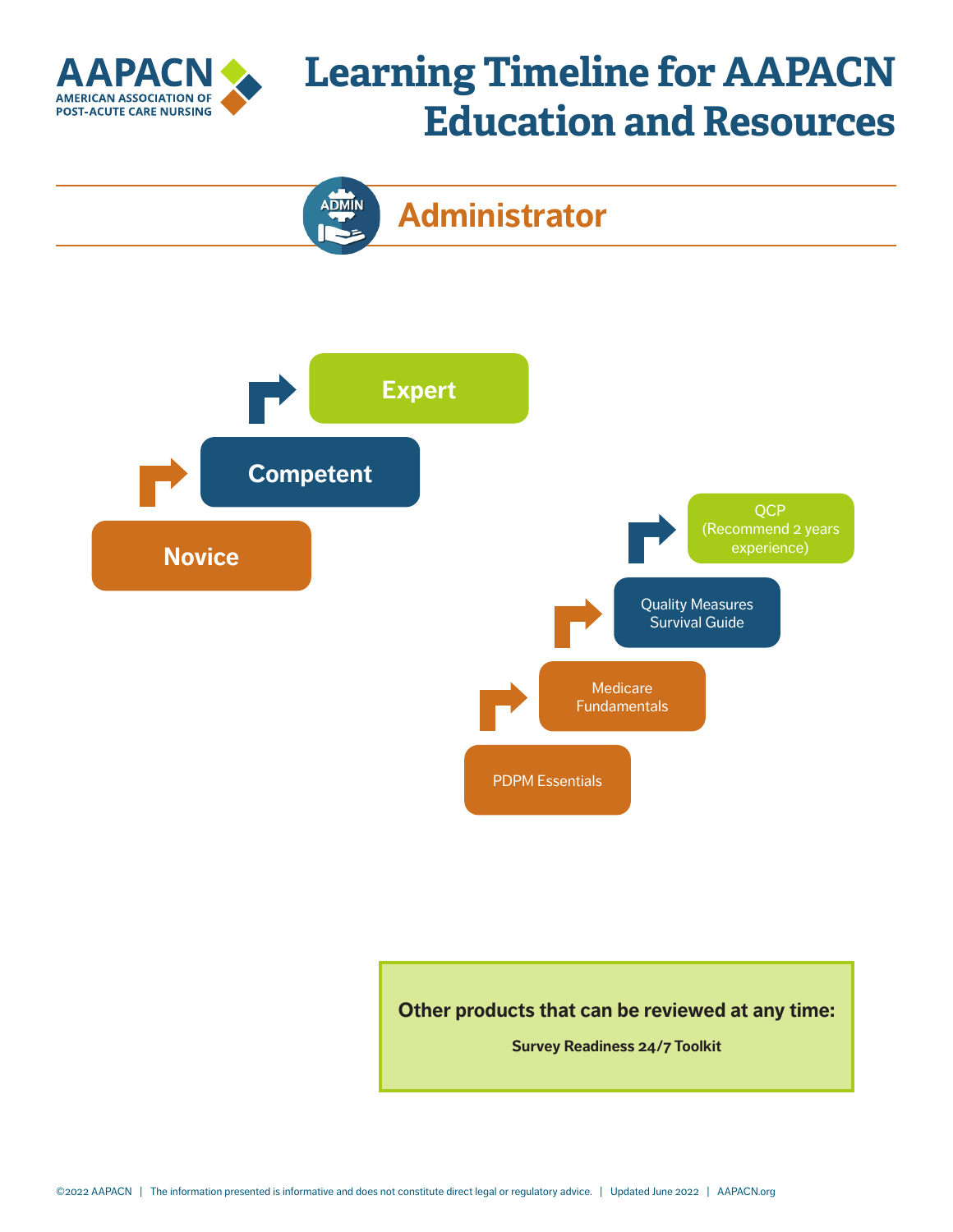

# **Learning Timeline for AAPACN Education and Resources**



**Therapists**

**THERAPIST** J.